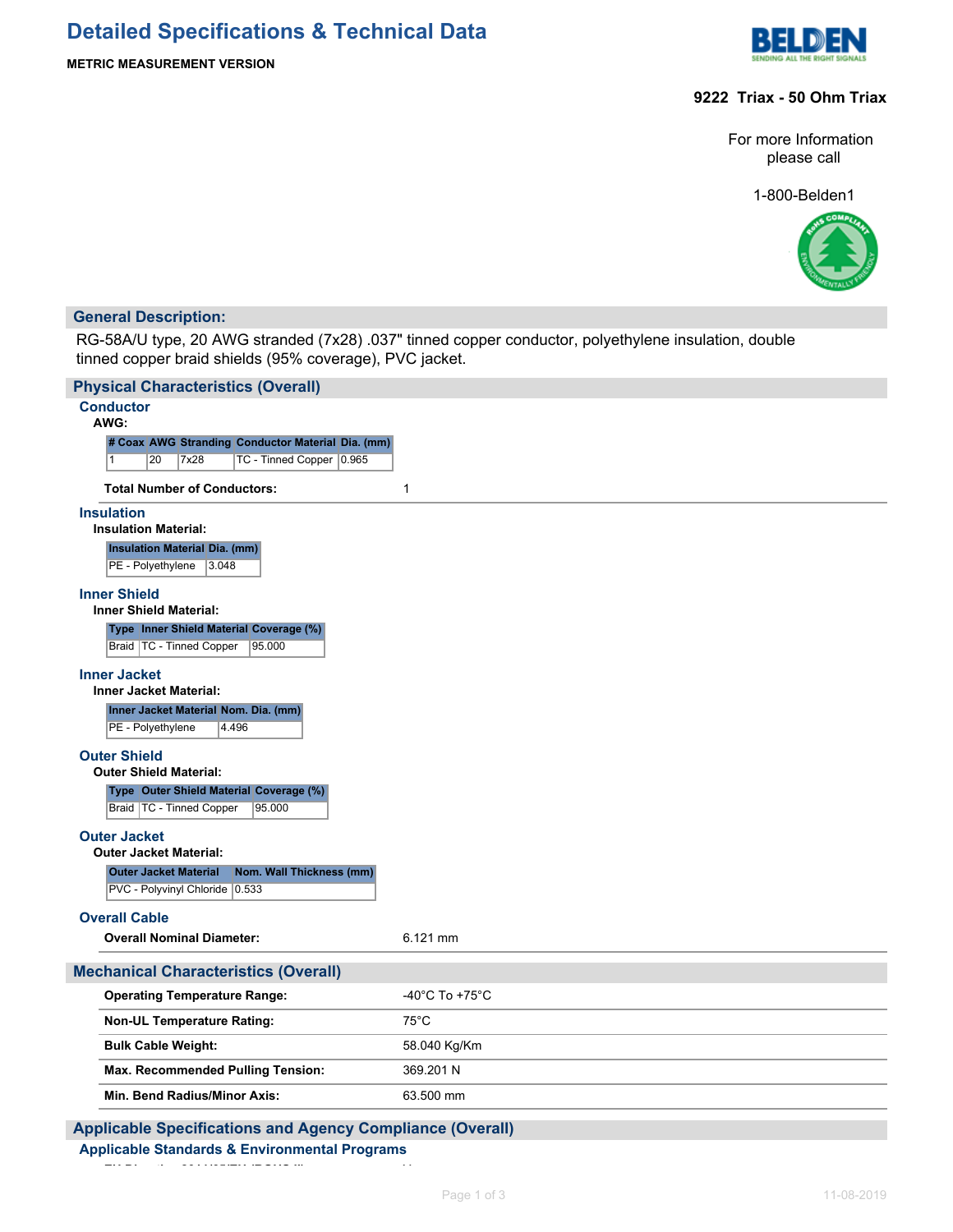# **Detailed Specifications & Technical Data**

## **METRIC MEASUREMENT VERSION**



## **9222 Triax - 50 Ohm Triax**

| EU Directive 2011/65/EU (ROHS II):    | Yes        |
|---------------------------------------|------------|
| <b>EU CE Mark:</b>                    | Yes        |
| EU Directive 2000/53/EC (ELV):        | Yes        |
| EU Directive 2002/95/EC (RoHS):       | Yes        |
| EU RoHS Compliance Date (mm/dd/yyyy): | 01/01/2004 |
| EU Directive 2002/96/EC (WEEE):       | Yes        |
| EU Directive 2003/11/EC (BFR):        | Yes        |
| CA Prop 65 (CJ for Wire & Cable):     | Yes        |
| MII Order #39 (China RoHS):           | Yes        |
| <b>RG Type:</b>                       | 58A/U      |
| <b>Plenum/Non-Plenum</b>              |            |
| Plenum (Y/N):                         | <b>No</b>  |

### **Electrical Characteristics (Overall)**

**Nom. Characteristic Impedance:**

**Impedance (Ohm)** 50

**Nom. Inductance:**

**Inductance (µH/m)**

0.252637

**Nom. Capacitance Conductor to Shield:**

**Capacitance (pF/m)**

101.055

**Nominal Velocity of Propagation:**

**VP (%)** 66

**Nom. Conductor DC Resistance:**

**DCR @ 20°C (Ohm/km)**

31.1695

**Nom. Inner Shield DC Resistance:**

**DCR @ 20°C (Ohm/km)**

15.4207

**Nominal Outer Shield DC Resistance:**

**DCR @ 20°C (Ohm/km)**

14.1083

#### **Nom. Attenuation:**

|      | Freq. (MHz) Attenuation (dB/100m) |
|------|-----------------------------------|
| 1    | 1.6405                            |
| 10   | 4.9215                            |
| 50   | 10.8273                           |
| 100  | 16.0769                           |
| 200  | 23.6232                           |
| 400  | 39.372                            |
| 500  | 45 934                            |
| 700  | 59.058                            |
| 900  | 72.182                            |
| 1000 | 78.744                            |

**Max. Operating Voltage - Non-UL:**

**Voltage** 1400 V RMS